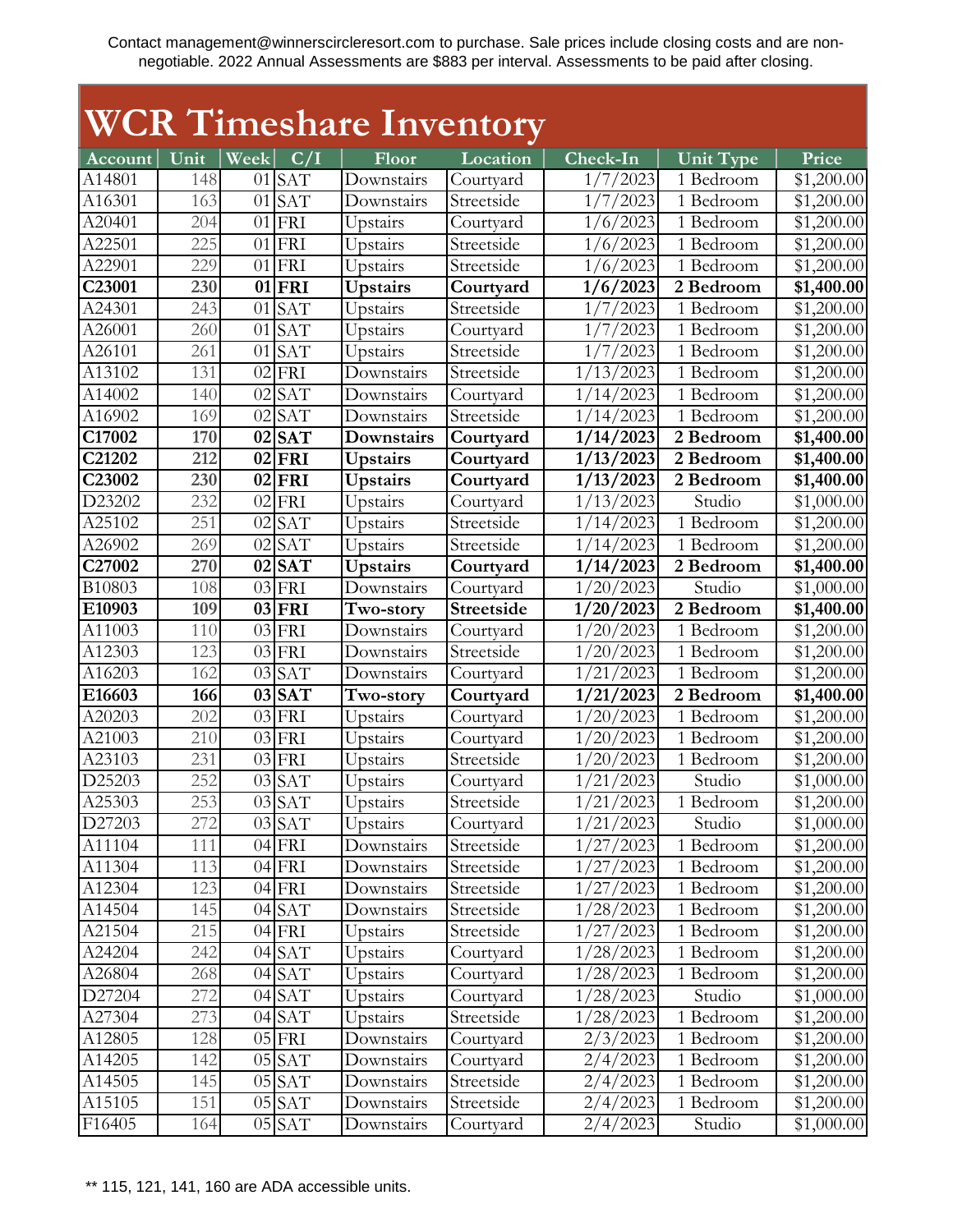| Account            | Unit             | Week | C/I                 | Floor            | Location   | $Check-In$         | Unit Type              | Price                  |
|--------------------|------------------|------|---------------------|------------------|------------|--------------------|------------------------|------------------------|
| A20405             | 204              |      | $05$ FRI            | Upstairs         | Courtyard  | 2/3/2023           | $\overline{1}$ Bedroom | \$1,200.00             |
| C21205             | 212              |      | $05$ FRI            | Upstairs         | Courtyard  | 2/3/2023           | 2 Bedroom              | \$1,400.00             |
| C23005             | 230              |      | $05$ FRI            | <b>Upstairs</b>  | Courtyard  | 2/3/2023           | 2 Bedroom              | \$1,400.00             |
| A25305             | 253              |      | $05$ SAT            | Upstairs         | Streetside | 2/4/2023           | 1 Bedroom              | \$1,200.00             |
| A26305             | $\overline{263}$ |      | $05$ SAT            | Upstairs         | Streetside | 2/4/2023           | 1 Bedroom              | $\overline{$1,200.00}$ |
| A26905             | 269              |      | $05$ SAT            | Upstairs         | Streetside | 2/4/2023           | 1 Bedroom              | \$1,200.00             |
| E10906             | 109              |      | 06 FRI              | Two-story        | Streetside | 2/10/2023          | 2 Bedroom              | \$1,400.00             |
| A14306             | 143              |      | $06$ SAT            | Downstairs       | Streetside | 2/11/2023          | $\overline{1}$ Bedroom | \$1,200.00             |
| A16106             | 161              |      | $06$ SAT            | Downstairs       | Streetside | 2/11/2023          | 1 Bedroom              | \$1,200.00             |
| A17106             | 171              |      | $06$ SAT            | Downstairs       | Streetside | 2/11/2023          | 1 Bedroom              | \$1,200.00             |
| A20306             | 203              |      | $06$ SAT            | Upstairs         | Streetside | 2/11/2023          | 1 Bedroom              | \$1,200.00             |
| A22006             | 220              |      | 06 FRI              | Upstairs         | Courtyard  | 2/10/2023          | 1 Bedroom              | \$1,200.00             |
| A22106             | 221              |      | $06$ FRI            | Upstairs         | Streetside | 2/10/2023          | 1 Bedroom              | \$1,200.00             |
| A22806             | 228              |      | $06$ FRI            | Upstairs         | Courtyard  | 2/10/2023          | 1 Bedroom              | \$1,200.00             |
| A23306             | 233              |      | $06$ FRI            | Upstairs         | Streetside | 2/10/2023          | 1 Bedroom              | \$1,200.00             |
| A24906             | 249              |      | $06$ SAT            | Upstairs         | Streetside | 2/11/2023          | 1 Bedroom              | \$1,200.00             |
| A11107             | 111              | 07   | FRI                 | Downstairs       | Streetside | 2/17/2023          | 1 Bedroom              | \$1,200.00             |
| A11307             | 113              | 07   | <b>FRI</b>          | Downstairs       | Streetside | 2/17/2023          | 1 Bedroom              | \$1,200.00             |
| A12907             | 129              | 07   | FRI                 | Downstairs       | Streetside | 2/17/2023          | 1 Bedroom              | \$1,200.00             |
| A15307             | 153              | 07   | <b>SAT</b>          | Downstairs       | Streetside | 2/18/2023          | 1 Bedroom              | \$1,200.00             |
| A16207             | 162              |      | $07$ SAT            | Downstairs       | Courtyard  | 2/18/2023          | 1 Bedroom              | \$1,200.00             |
| A20307             | 203              | 07   | <b>SAT</b>          | Upstairs         | Streetside | 2/18/2023          | 1 Bedroom              | \$1,200.00             |
| A21007             | 210              | 07   | FRI                 | Upstairs         | Courtyard  | 2/17/2023          | 1 Bedroom              | \$1,200.00             |
| C23007             | 230              | 07   | FRI                 | <b>Upstairs</b>  | Courtyard  | 2/17/2023          | 2 Bedroom              | \$1,400.00             |
| A24807             | 248              | 07   | <b>SAT</b>          | Upstairs         | Courtyard  | 2/18/2023          | 1 Bedroom              | \$1,200.00             |
| A26107             | 261              | 07   | <b>SAT</b>          | Upstairs         | Streetside | 2/18/2023          | 1 Bedroom              | \$1,200.00             |
| A27107             | 271              | 07   | <b>SAT</b>          | Upstairs         | Streetside | 2/18/2023          | 1 Bedroom              | \$1,200.00             |
| D27207             | 272              | 07   | <b>SAT</b>          | Upstairs         | Courtyard  | 2/18/2023          | Studio                 | \$1,000.00             |
| A27307             | 273              | 07   | SAT                 | Upstairs         | Streetside | $\sqrt{2}/18/2023$ | 1 Bedroom              | \$1,200.00             |
| B10808             | 108              |      | $08$ FRI            | Downstairs       | Courtyard  | 2/24/2023          | Studio                 | \$1,000.00             |
| E10908             | 109              |      | $\overline{08}$ FRI | <b>Two-story</b> | Streetside | 2/24/2023          | 2 Bedroom              | \$1,400.00             |
| A11308             | 113              |      | $08$ FRI            | Downstairs       | Streetside | 2/24/2023          | 1 Bedroom              | $\overline{$1,200.00}$ |
| A12508             | 125              |      | $08$ FRI            | Downstairs       | Streetside | 2/24/2023          | 1 Bedroom              | \$1,200.00             |
| E12608             | 126              |      | $08$ FRI            | Two-story        | Courtyard  | 2/24/2023          | 2 Bedroom              | \$1,200.00             |
| A14008             | 140              |      | $08$ SAT            | Downstairs       | Courtyard  | $\sqrt{2}/25/2023$ | 1 Bedroom              | \$1,200.00             |
| E14608             | 146              |      | $08$ SAT            | Two-story        | Courtyard  | 2/25/2023          | 2 Bedroom              | \$1,400.00             |
| A16108             | 161              |      | $08$ $SAT$          | Downstairs       | Streetside | 2/25/2023          | 1 Bedroom              | \$1,200.00             |
| A16508             | 165              |      | $08$ SAT            | Downstairs       | Streetside | 2/25/2023          | 1 Bedroom              | \$1,200.00             |
| A16908             | 169              |      | 08 SAT              | Downstairs       | Streetside | 2/25/2023          | 1 Bedroom              | \$1,200.00             |
| A17308             | 173              |      | $08$ SAT            | Downstairs       | Streetside | 2/25/2023          | 1 Bedroom              | \$1,200.00             |
| A20408             | 204              |      | $08$ FRI            | Upstairs         | Courtyard  | 2/24/2023          | 1 Bedroom              | \$1,200.00             |
| A22508             | 225              |      | $08$ FRI            | Upstairs         | Streetside | 2/24/2023          | 1 Bedroom              | \$1,200.00             |
| C23008             | 230              |      | $08$ FRI            | Upstairs         | Courtyard  | 2/24/2023          | 2 Bedroom              | \$1,400.00             |
| A23108             | 231              |      | $08$ FRI            | Upstairs         | Streetside | 2/24/2023          | 1 Bedroom              | \$1,200.00             |
| A24008             | 240              |      | $08$ SAT            | Upstairs         | Courtyard  | 2/25/2023          | 1 Bedroom              | \$1,200.00             |
| A24208             | 242              |      | $08$ $SAT$          | Upstairs         | Courtyard  | 2/25/2023          | 1 Bedroom              | \$1,200.00             |
| C <sub>25008</sub> | 250              |      | 08 SAT              | Upstairs         | Courtyard  | 2/25/2023          | 2 Bedroom              | \$1,400.00             |
| A25308             | 253              |      | 08 SAT              | Upstairs         | Streetside | 2/25/2023          | 1 Bedroom              | \$1,200.00             |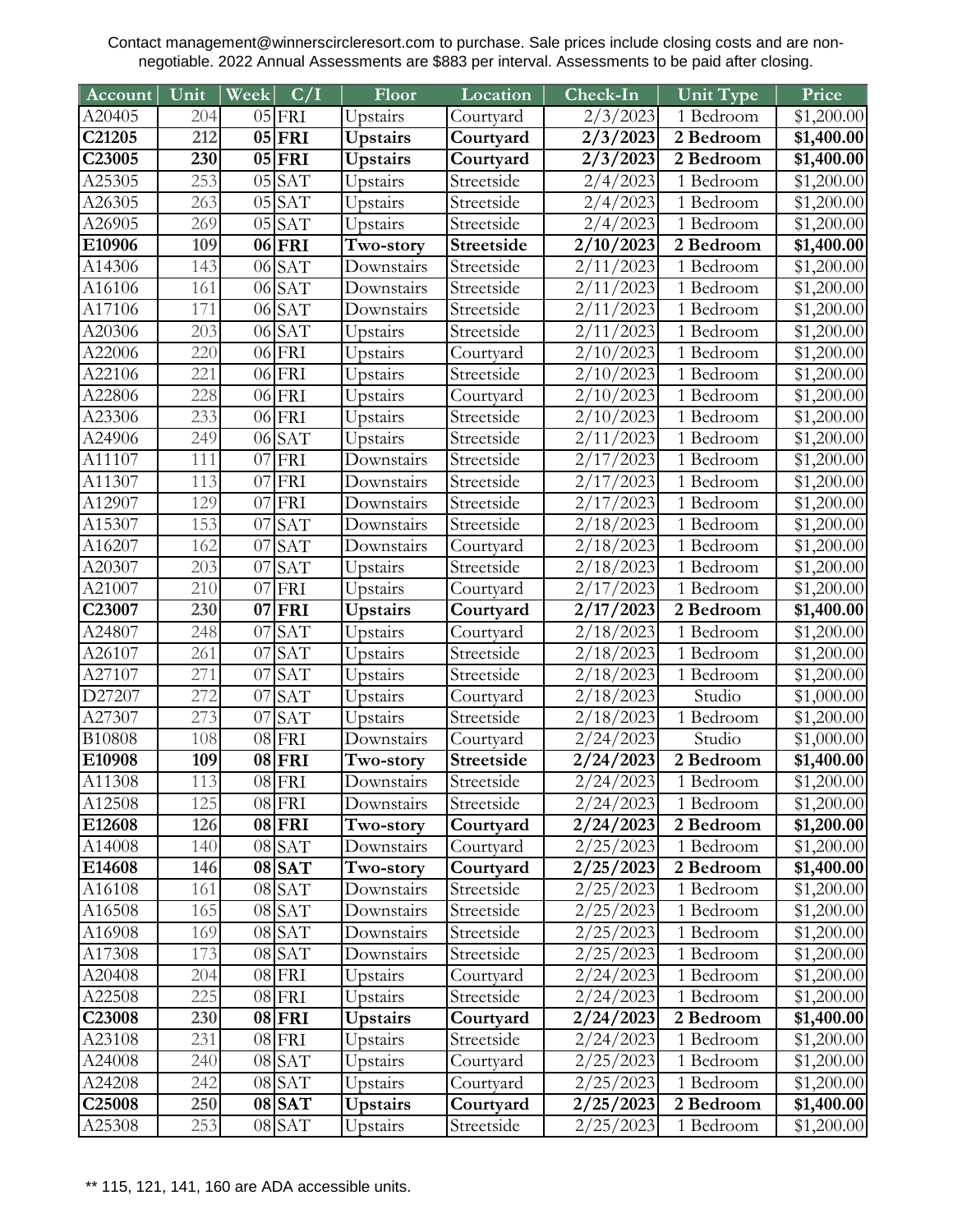| Account            | Unit       | Week            | C/I                      | Floor                    | Location                | Check-In               | Unit Type              | Price                    |
|--------------------|------------|-----------------|--------------------------|--------------------------|-------------------------|------------------------|------------------------|--------------------------|
| A12209             | 122        |                 | $09$ FRI                 | Downstairs               | Courtyard               | 3/3/2023               | $\overline{1}$ Bedroom | \$1,200.00               |
| A14909             | 149        | 09              | <b>SAT</b>               | Downstairs               | Streetside              | 3/4/2023               | 1 Bedroom              | \$1,200.00               |
| C15009             | 150        |                 | $09$ SAT                 | Downstairs               | Courtyard               | 3/4/2023               | 2 Bedroom              | \$1,400.00               |
| A15109             | 151        |                 | $09$ SAT                 | Downstairs               | Streetside              | 3/4/2023               | 1 Bedroom              | \$1,200.00               |
| A17309             | 173        | 09              | <b>SAT</b>               | Downstairs               | Streetside              | 3/4/2023               | 1 Bedroom              | \$1,200.00               |
| A21109             | 211        | 09              | FRI                      | Upstairs                 | Streetside              | 3/3/2023               | $\overline{1}$ Bedroom | \$1,200.00               |
| D23209             | 232        |                 | $09$ FRI                 | Upstairs                 | Courtyard               | 3/3/2023               | Studio                 | \$1,000.00               |
| C <sub>25009</sub> | 250        |                 | $09$ SAT                 | Upstairs                 | Courtyard               | 3/4/2023               | 2 Bedroom              | \$1,400.00               |
| D27209             | 272        | 09              | <b>SAT</b>               | Upstairs                 | Courtyard               | 3/4/2023               | Studio                 | \$1,000.00               |
| A11110             | 111        |                 | $10$ FRI                 | Downstairs               | Streetside              | 3/10/2023              | 1 Bedroom              | \$1,200.00               |
| A12010             | 120        |                 | $10$ FRI                 | Downstairs               | Courtyard               | 3/10/2023              | $\overline{1}$ Bedroom | \$1,200.00               |
| A12210             | 122        |                 | $10$ FRI                 | Downstairs               | Courtyard               | 3/10/2023              | 1 Bedroom              | \$1,200.00               |
| A12310             | 123        |                 | $10$ FRI                 | Downstairs               | Streetside              | 3/10/2023              | 1 Bedroom              | \$1,200.00               |
| A14210             | 142        |                 | $10$ SAT                 | Downstairs               | Courtyard               | 3/11/2023              | 1 Bedroom              | \$1,200.00               |
| F14410             | 144        |                 | $10$ $SAT$               | Downstairs               | Courtyard               | 3/11/2023              | $\overline{1}$ Bedroom | \$1,200.00               |
| A16010             | 160        |                 | $10$ $SAT$               | Downstairs               | Courtyard               | 3/11/2023              | 1 Bedroom              | \$1,200.00               |
| A20110             | 201        |                 | $10$ $SAT$               | Upstairs                 | Streetside              | 3/11/2023              | 1 Bedroom              | \$1,200.00               |
| A20310             | 203        |                 | 10 SAT                   | Upstairs                 | Streetside              | 3/11/2023              | 1 Bedroom              | \$1,200.00               |
| A20810             | 208        |                 | $10$ FRI                 | Upstairs                 | Courtyard               | 3/10/2023              | 1 Bedroom              | \$1,200.00               |
| A21110             | 211        |                 | $10$ FRI                 | Upstairs                 | Streetside              | 3/10/2023              | 1 Bedroom              | \$1,200.00               |
| A21310             | 213        |                 | $10$ FRI                 | Upstairs                 | Streetside              | 3/10/2023              | 1 Bedroom              | \$1,200.00               |
| B10811             | 108        |                 | $11$ FRI                 | Downstairs               | Courtyard               | 3/17/2023              | Studio                 | \$1,000.00               |
| A11511             | 115        | 11              | FRI                      | Downstairs               | Streetside              | 3/17/2023              | 1 Bedroom              | \$1,200.00               |
| A12311             | 123        |                 | $11$ FRI                 | Downstairs               | Streetside              | 3/17/2023              | 1 Bedroom              | \$1,200.00               |
| A15111             | 151        | 11              | <b>SAT</b>               | Downstairs               | Streetside              | 3/18/2023              | 1 Bedroom              | \$1,200.00               |
| A20111             | 201        | 11              | <b>SAT</b>               | Upstairs                 | Streetside              | 3/18/2023              | 1 Bedroom              | \$1,200.00               |
| A20211             | 202        |                 | $11$ FRI                 | Upstairs                 | Courtyard               | 3/17/2023              | 1 Bedroom              | \$1,200.00               |
| A20811             | 208        | 11              | FRI                      | Upstairs                 | Courtyard               | 3/17/2023              | 1 Bedroom              | \$1,200.00               |
| A22811             | 228        | 11              | <b>FRI</b>               | Upstairs                 | Courtyard               | 3/17/2023              | 1 Bedroom              | \$1,200.00               |
| D23211             | 232        | 11              | FRI                      | Upstairs                 | Courtyard               | 3/17/2023              | Studio                 | \$1,000.00               |
| A25111             | 251        | $\overline{11}$ | <b>SAT</b>               | Upstairs                 | Streetside              | $\frac{3}{18}$ /2023   | 1 Bedroom              | \$1,200.00               |
| A25311             | 253        |                 | 11 SAT                   | Upstairs                 | Streetside              | 3/18/2023              | 1 Bedroom              | $\overline{$1,200.00}$   |
| A26111             | 261        |                 | $11$ $SAT$               | Upstairs                 | Streetside              | 3/18/2023              | 1 Bedroom              | \$1,200.00               |
| A26511             | 265        |                 | $11$ $SAT$               | Upstairs                 | Streetside              | 3/18/2023              | 1 Bedroom              | \$1,200.00               |
| A27311             | 273        |                 | $11$ $SAT$               | Upstairs                 | Streetside              | 3/18/2023              | 1 Bedroom              | \$1,200.00               |
| A12112             | 121        |                 | $12$ FRI                 | Downstairs               | Streetside              | 3/24/2023              | 1 Bedroom              | \$1,200.00               |
| A12312             | 123        |                 | $12$ FRI                 | Downstairs               | Streetside              | 3/24/2023              | 1 Bedroom              | \$1,200.00               |
| A13112             | 131        |                 | $12$ FRI                 | Downstairs               | Streetside              | 3/24/2023              | 1 Bedroom              | \$1,200.00               |
| A14312             | 143        |                 | $12$ $SAT$               | Downstairs               | Streetside              | 3/25/2023              | 1 Bedroom              | \$1,200.00               |
| A14512             | 145        |                 | $12$ $SAT$               | Downstairs               | Streetside              | 3/25/2023              | 1 Bedroom              | \$1,200.00               |
| A15312             | 153        |                 | $12$ $SAT$               | Downstairs               | Streetside              | 3/25/2023              | 1 Bedroom              | \$1,200.00               |
| A16212<br>A16312   | 162        |                 | $12$ $SAT$               | Downstairs               | Courtyard<br>Streetside | 3/25/2023<br>3/25/2023 | 1 Bedroom<br>1 Bedroom | \$1,200.00               |
| A16912             | 163<br>169 |                 | 12 SAT                   | Downstairs<br>Downstairs | Streetside              |                        | 1 Bedroom              | \$1,200.00               |
|                    | 201        |                 | $12$ $SAT$<br>$12$ $SAT$ |                          |                         | 3/25/2023              | 1 Bedroom              | \$1,200.00               |
| A20112<br>A20212   | 202        |                 | $12$ FRI                 | Upstairs                 | Streetside<br>Courtyard | 3/25/2023<br>3/24/2023 | 1 Bedroom              | \$1,200.00<br>\$1,200.00 |
| A22212             | 222        |                 | $12$ FRI                 | Upstairs<br>Upstairs     | Courtyard               | 3/24/2023              | 1 Bedroom              | $\overline{$}1,200.00$   |
| A23112             | 231        |                 | $12$ FRI                 | Upstairs                 | Streetside              | 3/24/2023              | 1 Bedroom              | \$1,200.00               |
|                    |            |                 |                          |                          |                         |                        |                        |                          |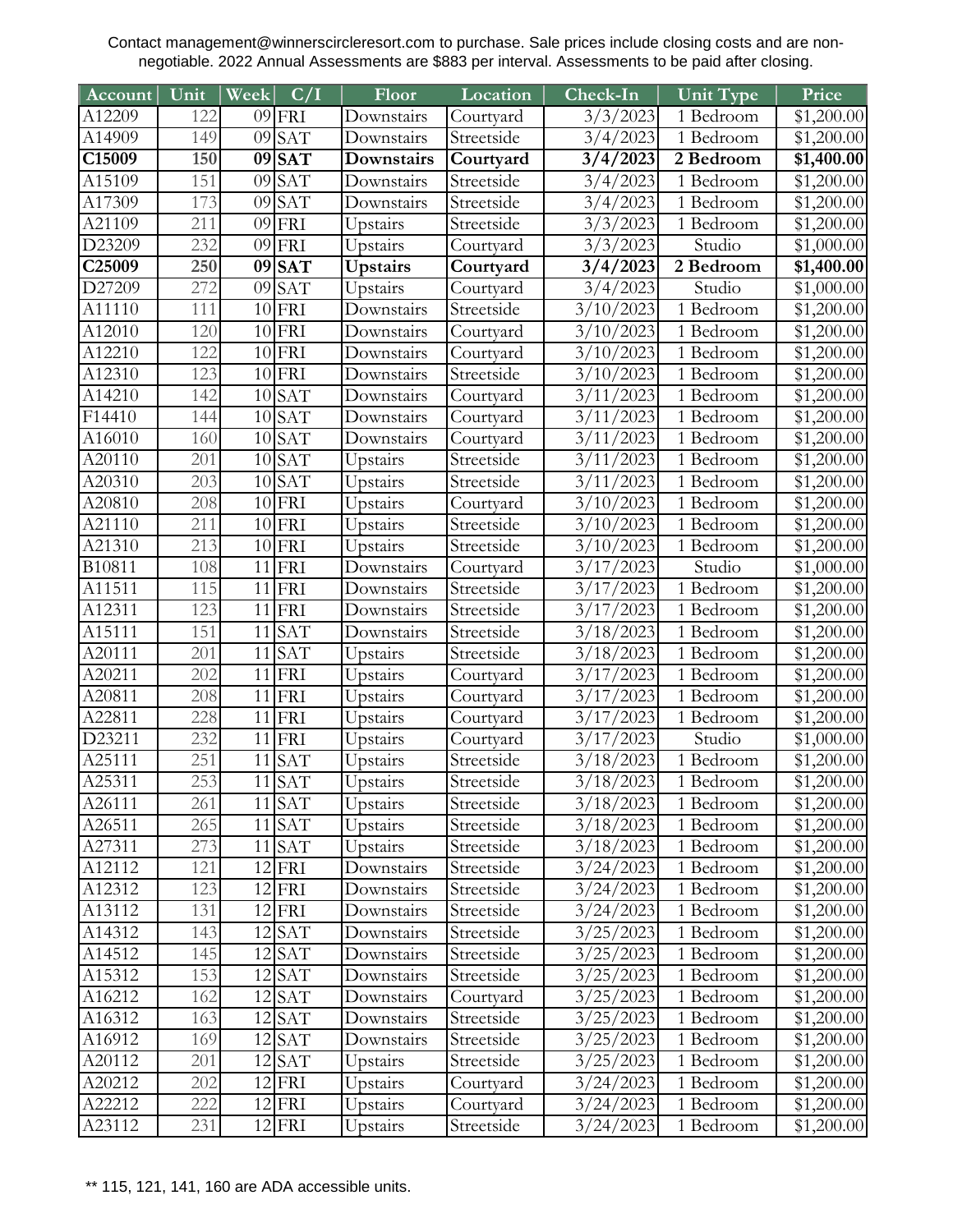| Account              | Unit | Week | C/I                 | Floor           | Location   | Check-In               | Unit Type              | Price                  |
|----------------------|------|------|---------------------|-----------------|------------|------------------------|------------------------|------------------------|
| A24012               | 240  |      | $12$ $SAT$          | Upstairs        | Courtyard  | 3/25/2023              | $\overline{1}$ Bedroom | \$1,200.00             |
| A26912               | 269  |      | $12$ $SAT$          | Upstairs        | Streetside | 3/25/2023              | 1 Bedroom              | \$1,200.00             |
| A12313               | 123  |      | $13$ FRI            | Downstairs      | Streetside | 3/31/2023              | 1 Bedroom              | \$1,200.00             |
| A14013               | 140  |      | 13 SAT              | Downstairs      | Courtyard  | 4/1/2023               | 1 Bedroom              | \$1,200.00             |
| A14113               | 141  |      | $13$ $SAT$          | Downstairs      | Streetside | 4/1/2023               | $\overline{1}$ Bedroom | $\overline{$1,200.00}$ |
| A14913               | 149  |      | $13$ $SAT$          | Downstairs      | Streetside | 4/1/2023               | 1 Bedroom              | \$1,200.00             |
| A15113               | 151  |      | 13 SAT              | Downstairs      | Streetside | 4/1/2023               | 1 Bedroom              | \$1,200.00             |
| A16213               | 162  |      | 13 SAT              | Downstairs      | Courtyard  | 4/1/2023               | 1 Bedroom              | \$1,200.00             |
| A16913               | 169  | 13   | SAT                 | Downstairs      | Streetside | 4/1/2023               | 1 Bedroom              | \$1,200.00             |
| A21013               | 210  |      | $13$ FRI            | Upstairs        | Courtyard  | 3/31/2023              | 1 Bedroom              | \$1,200.00             |
| A24813               | 248  |      | 13 SAT              | Upstairs        | Courtyard  | 4/1/2023               | 1 Bedroom              | \$1,200.00             |
| A26913               | 269  |      | 13 SAT              | Upstairs        | Streetside | 4/1/2023               | 1 Bedroom              | \$1,200.00             |
| A12514               | 125  |      | $14$ FRI            | Downstairs      | Streetside | 4/7/2023               | 1 Bedroom              | \$1,200.00             |
| F14414               | 144  |      | 14 SAT              | Downstairs      | Courtyard  | 4/8/2023               | 1 Bedroom              | \$1,200.00             |
| $\overline{A}$ 14514 | 145  |      | $14$ SAT            | Downstairs      | Streetside | 4/8/2023               | 1 Bedroom              | \$1,200.00             |
| A14814               | 148  |      | 14 SAT              | Downstairs      | Courtyard  | 4/8/2023               | 1 Bedroom              | \$1,200.00             |
| A15114               | 151  |      | $14$ $SAT$          | Downstairs      | Streetside | 4/8/2023               | 1 Bedroom              | \$1,200.00             |
| A20814               | 208  |      | $14$ FRI            | Upstairs        | Courtyard  | 4/7/2023               | 1 Bedroom              | \$1,200.00             |
| A22114               | 221  |      | $14$ FRI            | Upstairs        | Streetside | 4/7/2023               | 1 Bedroom              | \$1,200.00             |
| D23214               | 232  |      | $14$ FRI            | Upstairs        | Courtyard  | 4/7/2023               | Studio                 | \$1,000.00             |
| A24014               | 240  |      | 14 SAT              | Upstairs        | Courtyard  | 4/8/2023               | 1 Bedroom              | \$1,200.00             |
| A25314               | 253  |      | 14 SAT              | Upstairs        | Streetside | 4/8/2023               | 1 Bedroom              | \$1,200.00             |
| A26214               | 262  |      | $14$ SAT            | Upstairs        | Courtyard  | 4/8/2023               | 1 Bedroom              | \$1,200.00             |
| A12015               | 120  |      | $15$ FRI            | Downstairs      | Courtyard  | 4/14/2023              | 1 Bedroom              | \$1,200.00             |
| A13315               | 133  |      | $15$ FRI            | Downstairs      | Streetside | 4/14/2023              | 1 Bedroom              | \$1,200.00             |
| A15115               | 151  |      | $15$ SAT            | Downstairs      | Streetside | 4/15/2023              | 1 Bedroom              | \$1,200.00             |
| A17115               | 171  |      | $15$ $SAT$          | Downstairs      | Streetside | 4/15/2023              | 1 Bedroom              | \$1,200.00             |
| D17215               | 172  |      | $15$ SAT            | Downstairs      | Courtyard  | 4/15/2023              | 1 Bedroom              | \$1,200.00             |
| A17315               | 173  | 15   | <b>SAT</b>          | Downstairs      | Streetside | 4/15/2023              | 1 Bedroom              | \$1,200.00             |
| A20115               | 201  |      | $15$ $SAT$          | Upstairs        | Streetside | 4/15/2023              | 1 Bedroom              | \$1,200.00             |
| A20515               | 205  |      | $\overline{15}$ SAT | Upstairs        | Streetside | 4/15/2023              | 1 Bedroom              | \$1,200.00             |
| $\overline{A20615}$  | 206  |      | $15$ FRI            | Upstairs        | Courtyard  | $4/\overline{14/2023}$ | 1 Bedroom              | \$1,200.00             |
| A21315               | 213  |      | $15$ FRI            | Upstairs        | Streetside | 4/14/2023              | 1 Bedroom              | \$1,200.00             |
| A22815               | 228  |      | $15$ FRI            | Upstairs        | Courtyard  | 4/14/2023              | 1 Bedroom              | \$1,200.00             |
| A24515               | 245  |      | $15$ $SAT$          | Upstairs        | Streetside | 4/15/2023              | 1 Bedroom              | \$1,200.00             |
| A26015               | 260  |      | $15$ $SAT$          | Upstairs        | Courtyard  | 4/15/2023              | 1 Bedroom              | \$1,200.00             |
| A27115               | 271  |      | $15$ $SAT$          | Upstairs        | Streetside | 4/15/2023              | 1 Bedroom              | \$1,200.00             |
| A11116               | 111  |      | $16$ FRI            | Downstairs      | Streetside | 4/21/2023              | 1 Bedroom              | \$1,200.00             |
| D13216               | 132  |      | $16$ FRI            | Downstairs      | Courtyard  | 4/21/2023              | Studio                 | \$1,000.00             |
| A25316               | 253  |      | $16$ $SAT$          | Upstairs        | Streetside | 4/22/2023              | 1 Bedroom              | \$1,200.00             |
| A26816               | 268  |      | $16$ SAT            | Upstairs        | Courtyard  | 4/22/2023              | 1 Bedroom              | \$1,200.00             |
| C <sub>27016</sub>   | 270  |      | $16$ $SAT$          | <b>Upstairs</b> | Courtyard  | 4/22/2023              | 2 Bedroom              | \$1,400.00             |
| A11517               | 115  |      | $17$ FRI            | Downstairs      | Streetside | 4/28/2023              | 1 Bedroom              | \$1,200.00             |
| A14817               | 148  |      | 17 SAT              | Downstairs      | Courtyard  | 4/29/2023              | 1 Bedroom              | \$1,200.00             |
| A16117               | 161  |      | $17$ $SAT$          | Downstairs      | Streetside | 4/29/2023              | 1 Bedroom              | \$1,200.00             |
| F16417               | 164  |      | 17 SAT              | Downstairs      | Courtyard  | 4/29/2023              | Studio                 | \$1,000.00             |
| A20417               | 204  |      | $17$ FRI            | Upstairs        | Courtyard  | 4/28/2023              | 1 Bedroom              | \$1,200.00             |
| A24517               | 245  |      | 17 SAT              | Upstairs        | Streetside | 4/29/2023              | 1 Bedroom              | \$1,200.00             |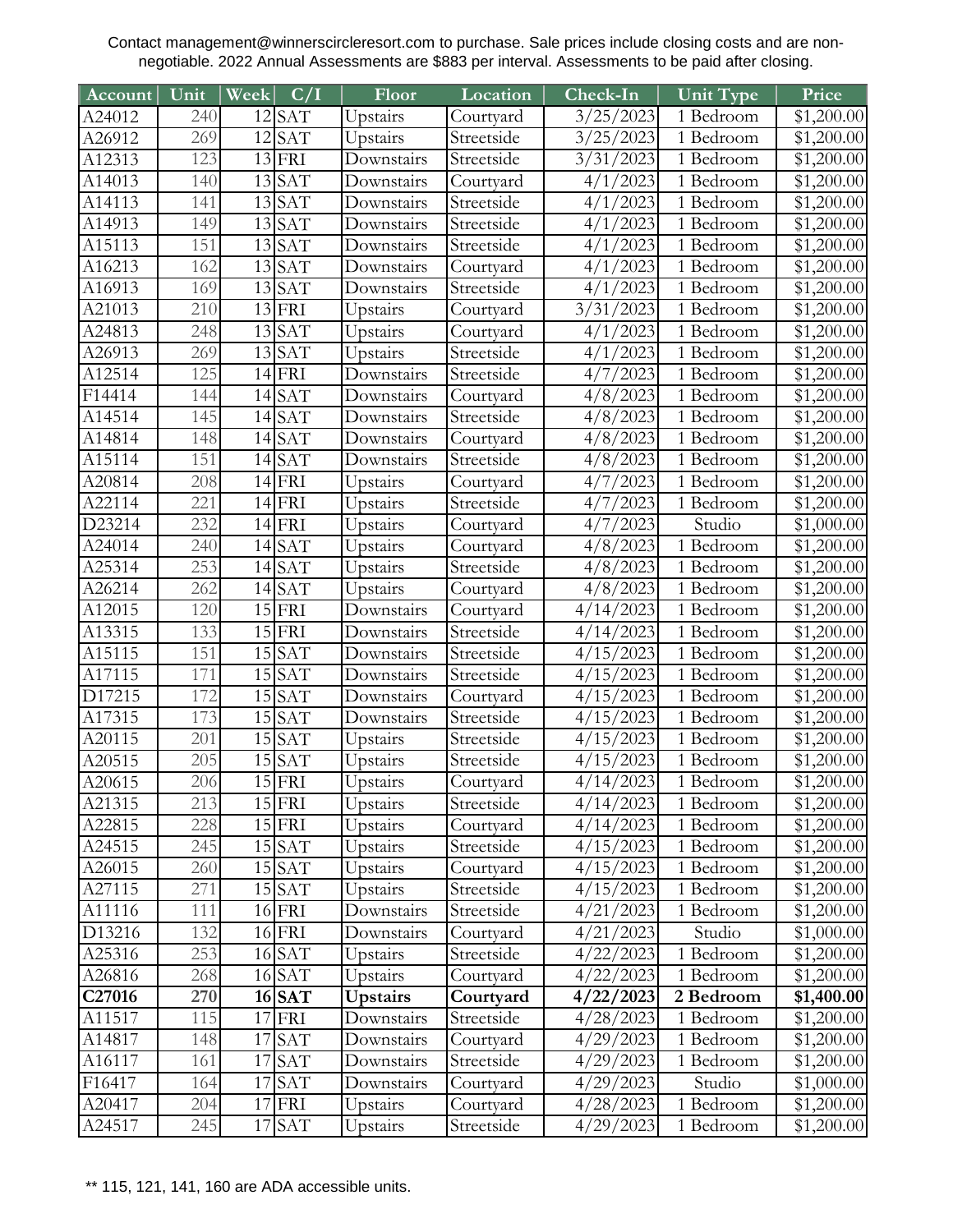| Account             | Unit             | Week | C/I                 | Floor      | Location   | Check-In  | Unit Type              | Price                  |
|---------------------|------------------|------|---------------------|------------|------------|-----------|------------------------|------------------------|
| B10818              | 108              |      | $18$ FRI            | Downstairs | Courtyard  | 5/5/2023  | Studio                 | \$1,000.00             |
| D11418              | 114              |      | $18$ FRI            | Downstairs | Courtyard  | 5/5/2023  | Studio                 | \$1,000.00             |
| A14018              | 140              |      | $18$ SAT            | Downstairs | Courtyard  | 5/6/2023  | 1 Bedroom              | \$1,200.00             |
| A20018              | 200              |      | $18$ FRI            | Upstairs   | Courtyard  | 5/5/2023  | 1 Bedroom              | \$1,200.00             |
| A20118              | 201              |      | $18$ $SAT$          | Upstairs   | Streetside | 5/6/2023  | $\overline{1}$ Bedroom | \$1,200.00             |
| A20418              | $\overline{204}$ |      | $\overline{18}$ FRI | Upstairs   | Courtyard  | 5/5/2023  | 1 Bedroom              | \$1,200.00             |
| A20518              | 205              |      | $18$ $SAT$          | Upstairs   | Streetside | 5/6/2023  | 1 Bedroom              | \$1,200.00             |
| A22918              | 229              |      | $18$ FRI            | Upstairs   | Streetside | 5/5/2023  | 1 Bedroom              | \$1,200.00             |
| A24318              | 243              |      | $18$ $SAT$          | Upstairs   | Streetside | 5/6/2023  | 1 Bedroom              | \$1,200.00             |
| A11119              | 111              |      | $19$ FRI            | Downstairs | Streetside | 5/12/2023 | 1 Bedroom              | \$1,200.00             |
| A13319              | 133              |      | $19$ FRI            | Downstairs | Streetside | 5/12/2023 | 1 Bedroom              | \$1,200.00             |
| A16019              | 160              | 19   | <b>SAT</b>          | Downstairs | Courtyard  | 5/13/2023 | 1 Bedroom              | \$1,200.00             |
| A16219              | 162              | 19   | <b>SAT</b>          | Downstairs | Courtyard  | 5/13/2023 | 1 Bedroom              | \$1,200.00             |
| A20119              | 201              |      | $19$ $SAT$          | Upstairs   | Streetside | 5/13/2023 | 1 Bedroom              | \$1,200.00             |
| A20519              | 205              | 19   | SAT                 | Upstairs   | Streetside | 5/13/2023 | 1 Bedroom              | \$1,200.00             |
| A20619              | 206              |      | $19$ FRI            | Upstairs   | Courtyard  | 5/12/2023 | 1 Bedroom              | \$1,200.00             |
| A22119              | 221              | 19   | FRI                 | Upstairs   | Streetside | 5/12/2023 | 1 Bedroom              | \$1,200.00             |
| A22319              | 223              |      | $19$ FRI            | Upstairs   | Streetside | 5/12/2023 | 1 Bedroom              | \$1,200.00             |
| A24319              | 243              |      | $19$ $SAT$          | Upstairs   | Streetside | 5/13/2023 | 1 Bedroom              | \$1,200.00             |
| A25119              | 251              | 19   | <b>SAT</b>          | Upstairs   | Streetside | 5/13/2023 | 1 Bedroom              | \$1,200.00             |
| A11020              | 110              |      | $20$ FRI            | Downstairs | Courtyard  | 5/19/2023 | 1 Bedroom              | \$1,200.00             |
| $\overline{A14320}$ | 143              |      | $20$ $SAT$          | Downstairs | Streetside | 5/20/2023 | 1 Bedroom              | $\overline{$1,200.00}$ |
| A16020              | 160              |      | $20$ SAT            | Downstairs | Courtyard  | 5/20/2023 | $\overline{1}$ Bedroom | \$1,200.00             |
| F16420              | 164              |      | $20$ $SAT$          | Downstairs | Courtyard  | 5/20/2023 | Studio                 | \$1,000.00             |
| A20020              | 200              |      | $20$ FRI            | Upstairs   | Courtyard  | 5/19/2023 | $\overline{1}$ Bedroom | \$1,200.00             |
| A20120              | 201              | 20   | <b>SAT</b>          | Upstairs   | Streetside | 5/20/2023 | 1 Bedroom              | \$1,200.00             |
| A23120              | 231              |      | $20$ FRI            | Upstairs   | Streetside | 5/19/2023 | 1 Bedroom              | \$1,200.00             |
| D23220              | 232              |      | $20$ FRI            | Upstairs   | Courtyard  | 5/19/2023 | Studio                 | \$1,000.00             |
| A24320              | 243              | 20   | <b>SAT</b>          | Upstairs   | Streetside | 5/20/2023 | 1 Bedroom              | \$1,200.00             |
| D25220              | 252              |      | $20$ SAT            | Upstairs   | Courtyard  | 5/20/2023 | Studio                 | \$1,000.00             |
| D27220              | 272              |      | $20$ $SAT$          | Upstairs   | Courtyard  | 5/20/2023 | Studio                 | \$1,000.00             |
| A11321              | 113              |      | $21$ FRI            | Downstairs | Streetside | 5/26/2023 | 1 Bedroom              | $\sqrt{$1,200.00}$     |
| A12121              | 121              |      | $21$ FRI            | Downstairs | Streetside | 5/26/2023 | 1 Bedroom              | \$1,200.00             |
| A12521              | 125              |      | $21$ FRI            | Downstairs | Streetside | 5/26/2023 | 1 Bedroom              | \$1,200.00             |
| A14521              | 145              |      | $21$ $SAT$          | Downstairs | Streetside | 5/27/2023 | 1 Bedroom              | \$1,200.00             |
| A15321              | 153              |      | $21$ $SAT$          | Downstairs | Streetside | 5/27/2023 | 1 Bedroom              | \$1,200.00             |
| A16521              | 165              |      | $21$ $SAT$          | Downstairs | Streetside | 5/27/2023 | 1 Bedroom              | \$1,200.00             |
| A16821              | 168              |      | $21$ $SAT$          | Downstairs | Courtyard  | 5/27/2023 | 1 Bedroom              | \$1,200.00             |
| A20321              | 203              |      | $21$ $SAT$          | Upstairs   | Streetside | 5/27/2023 | 1 Bedroom              | \$1,200.00             |
| A20621              | 206              |      | $21$ FRI            | Upstairs   | Courtyard  | 5/26/2023 | 1 Bedroom              | \$1,200.00             |
| D21421              | 214              |      | $21$ FRI            | Upstairs   | Courtyard  | 5/26/2023 | Studio                 | \$1,000.00             |
| A21521              | 215              |      | $21$ FRI            | Upstairs   | Streetside | 5/26/2023 | 1 Bedroom              | \$1,200.00             |
| A23121              | 231              |      | $21$ FRI            | Upstairs   | Streetside | 5/26/2023 | 1 Bedroom              | \$1,200.00             |
| A12322              | 123              |      | $22$ FRI            | Downstairs | Streetside | 6/2/2023  | 1 Bedroom              | \$1,200.00             |
| A13322              | 133              |      | $22$ FRI            | Downstairs | Streetside | 6/2/2023  | 1 Bedroom              | \$1,200.00             |
| A20422              | 204              |      | $22$ FRI            | Upstairs   | Courtyard  | 6/2/2023  | 1 Bedroom              | \$1,200.00             |
| D21422              | 214              |      | $22$ FRI            | Upstairs   | Courtyard  | 6/2/2023  | Studio                 | \$1,000.00             |
| A22222              | 222              |      | $22$ FRI            | Upstairs   | Courtyard  | 6/2/2023  | 1 Bedroom              | \$1,200.00             |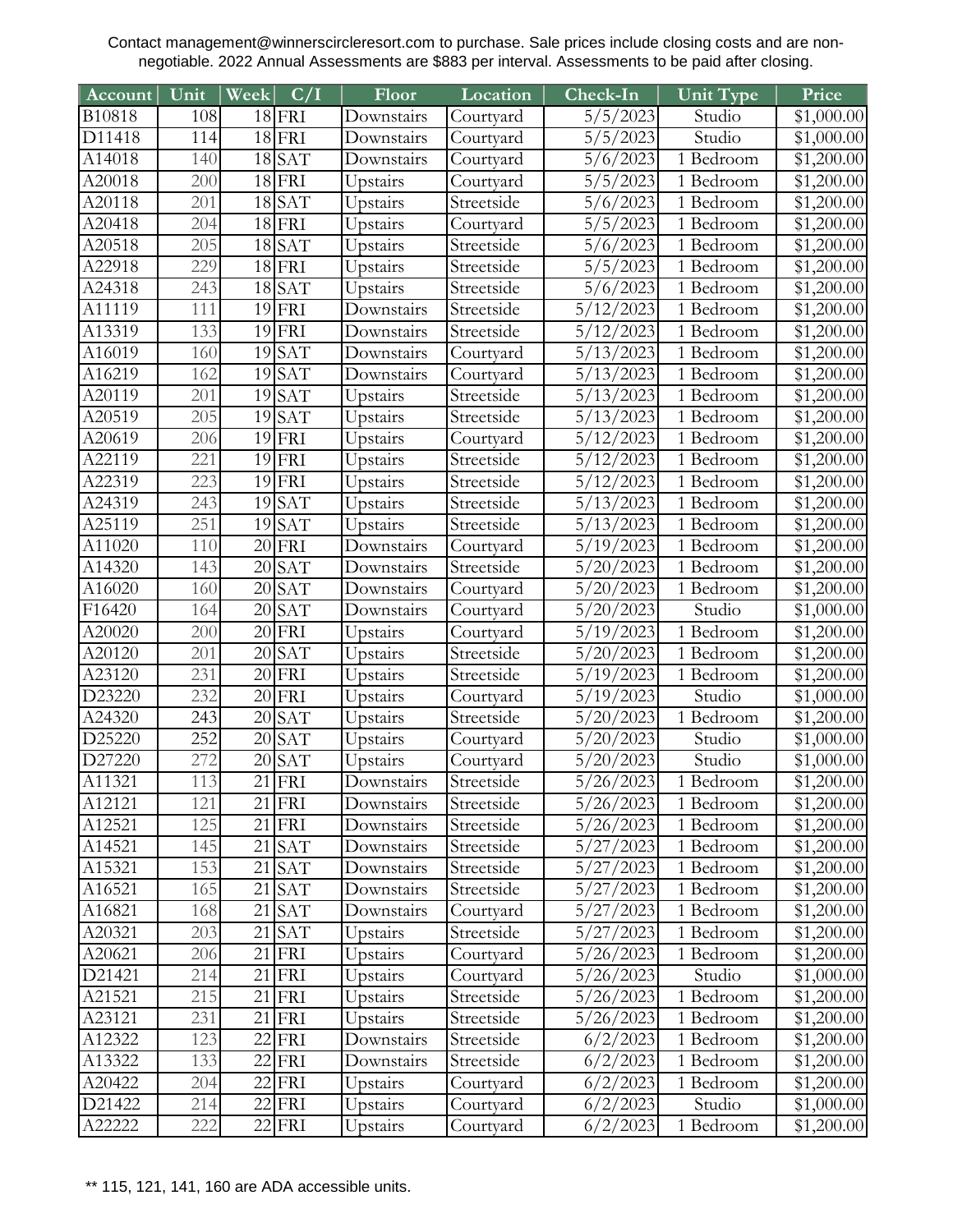| <b>Account</b>   | Unit             | Week | C/I                       | Floor                  | Location                 | Check-In                       | Unit Type              | Price                    |
|------------------|------------------|------|---------------------------|------------------------|--------------------------|--------------------------------|------------------------|--------------------------|
| A24022           | 240              |      | $22$ SAT                  | Upstairs               | Courtyard                | $\sqrt{6}/3/2023$              | $\overline{1}$ Bedroom | \$1,200.00               |
| A26322           | 263              | 22   | <b>SAT</b>                | Upstairs               | Streetside               | 6/3/2023                       | 1 Bedroom              | \$1,200.00               |
| A12123           | 121              |      | $23$ FRI                  | Downstairs             | Streetside               | 6/9/2023                       | 1 Bedroom              | \$1,200.00               |
| A17123           | 171              |      | $23$ SAT                  | Downstairs             | Streetside               | 6/10/2023                      | 1 Bedroom              | \$1,200.00               |
| A20623           | 206              |      | $23$ FRI                  | Upstairs               | Courtyard                | 6/9/2023                       | $\overline{1}$ Bedroom | \$1,200.00               |
| A22123           | 221              |      | $\overline{23}$ FRI       | Upstairs               | Streetside               | 6/9/2023                       | 1 Bedroom              | \$1,200.00               |
| A12124           | 121              |      | $24$ FRI                  | Downstairs             | Streetside               | 6/16/2023                      | 1 Bedroom              | \$1,200.00               |
| A12924           | 129              |      | $24$ FRI                  | Downstairs             | Streetside               | 6/16/2023                      | 1 Bedroom              | \$1,200.00               |
| A14324           | 143              | 24   | <b>SAT</b>                | Downstairs             | Streetside               | 6/17/2023                      | 1 Bedroom              | \$1,200.00               |
| F16424           | 164              | 24   | <b>SAT</b>                | Downstairs             | Courtyard                | 6/17/2023                      | Studio                 | \$1,000.00               |
| A20524           | 205              |      | $\overline{24}$ SAT       | Upstairs               | Streetside               | 6/17/2023                      | 1 Bedroom              | \$1,200.00               |
| D21424           | 214              |      | $24$ FRI                  | Upstairs               | Courtyard                | 6/16/2023                      | Studio                 | \$1,000.00               |
| D11425           | 114              |      | $25$ FRI                  | Downstairs             | Courtyard                | 6/23/2023                      | Studio                 | \$1,000.00               |
| A12325           | 123              |      | $25$ FRI                  | Downstairs             | Streetside               | 6/23/2023                      | $\overline{1}$ Bedroom | \$1,200.00               |
| A14525           | 145              |      | $25$ SAT                  | Downstairs             | Streetside               | 6/24/2023                      | 1 Bedroom              | \$1,200.00               |
| A15325           | $\overline{1}53$ | 25   | <b>SAT</b>                | Downstairs             | Streetside               | 6/24/2023                      | 1 Bedroom              | \$1,200.00               |
| A20825           | 208              |      | $\overline{25}$ FRI       | Upstairs               | Courtyard                | 6/23/2023                      | 1 Bedroom              | \$1,200.00               |
| A26125           | 261              |      | $25$ SAT                  | Upstairs               | Streetside               | 6/24/2023                      | 1 Bedroom              | \$1,200.00               |
| A26925           | 269              |      | $25$ SAT                  | Upstairs               | Streetside               | 6/24/2023                      | 1 Bedroom              | \$1,200.00               |
| A16526           | 165              |      | $26$ SAT                  | Downstairs             | Streetside               | 7/1/2023                       | 1 Bedroom              | \$1,200.00               |
| D21426           | 214              |      | $26$ FRI                  | Upstairs               | Courtyard                | 6/30/2023                      | Studio                 | $\overline{$1,000.00}$   |
| A22526           | $\overline{225}$ |      | $\overline{26}$ FRI       | Upstairs               | Streetside               | 6/30/2023                      | 1 Bedroom              | \$1,200.00               |
| A24326           | 243              |      | $26$ SAT                  | Upstairs               | Streetside               | 7/1/2023                       | 1 Bedroom              | \$1,200.00               |
| A27326           | 273              |      | $26$ SAT                  | Upstairs               | Streetside               | 7/1/2023                       | 1 Bedroom              | \$1,200.00               |
| A14327           | 143              | 27   | <b>SAT</b>                | Downstairs             | Streetside               | 7/8/2023                       | 1 Bedroom              | \$1,200.00               |
| A17335           | 173              |      | $35$ $SAT$                | Downstairs             | Streetside               | 9/2/2023                       | 1 Bedroom              | \$1,200.00               |
| A20435           | 204              |      | $\overline{35}$ FRI       | Upstairs               | Courtyard                | 9/1/2023                       | 1 Bedroom              | \$1,200.00               |
| A22535           | 225              |      | 35 FRI                    | Upstairs               | Streetside               | 9/1/2023                       | 1 Bedroom              | \$1,200.00               |
| A23135           | 231              |      | 35 FRI                    | Upstairs               | Streetside               | 9/1/2023                       | 1 Bedroom              | \$1,200.00               |
| A24035           | 240              |      | $35$ $SAT$                | Upstairs               | Courtyard                | 9/2/2023                       | 1 Bedroom              | \$1,200.00               |
| A15136           | 151<br>165       |      | $36\overline{\text{SAT}}$ | Downstairs             | Streetside               | 9/9/2023                       | 1 Bedroom              | \$1,200.00               |
| A16536           |                  |      | 36 SAT                    | Downstairs             | Streetside               | 9/9/2023                       | 1 Bedroom              | $\sqrt{$1,200.00}$       |
| A20336           | 203              |      | 36 SAT                    | Upstairs               | Streetside               | 9/9/2023                       | 1 Bedroom              | \$1,200.00               |
| A22536           | 225<br>121       |      | 36 FRI<br>37 FRI          | Upstairs<br>Downstairs | Streetside<br>Streetside | 9/8/2023<br>$\sqrt{9}/15/2023$ | 1 Bedroom              | \$1,200.00               |
| A12137<br>D13237 | 132              |      | $37$ FRI                  | Downstairs             | Courtyard                | 9/15/2023                      | 1 Bedroom<br>Studio    | \$1,200.00<br>\$1,000.00 |
| D15237           | 152              |      | 37 SAT                    | Downstairs             | Courtyard                | $\frac{1}{9}$ /16/2023         | Studio                 | \$1,000.00               |
| A15337           | 153              |      | $37$ $SAT$                | Downstairs             | Streetside               | 9/16/2023                      | 1 Bedroom              | \$1,200.00               |
| A17137           | 171              |      | 37 SAT                    | Downstairs             | Streetside               | 9/16/2023                      | 1 Bedroom              | \$1,200.00               |
| D17237           | 172              |      | 37 SAT                    | Downstairs             | Courtyard                | 9/16/2023                      | 1 Bedroom              | \$1,200.00               |
| A22337           | 223              |      | 37 FRI                    | Upstairs               | Streetside               | 9/15/2023                      | 1 Bedroom              | \$1,200.00               |
| A26337           | 263              |      | 37 SAT                    | Upstairs               | Streetside               | $\frac{9}{16}{2023}$           | 1 Bedroom              | \$1,200.00               |
| A26937           | 269              |      | 37 SAT                    | Upstairs               | Streetside               | 9/16/2023                      | 1 Bedroom              | \$1,200.00               |
| A27137           | 271              |      | 37 SAT                    | Upstairs               | Streetside               | 9/16/2023                      | 1 Bedroom              | \$1,200.00               |
| A11338           | 113              |      | 38 FRI                    | Downstairs             | Streetside               | 9/22/2023                      | 1 Bedroom              | \$1,200.00               |
| D11438           | 114              |      | 38 FRI                    | Downstairs             | Courtyard                | 9/22/2023                      | Studio                 | \$1,000.00               |
| A12138           | 121              |      | 38 FRI                    | Downstairs             | Streetside               | 9/22/2023                      | 1 Bedroom              | \$1,200.00               |
| A12338           | 123              |      | 38 FRI                    | Downstairs             | Streetside               | 9/22/2023                      | 1 Bedroom              | \$1,200.00               |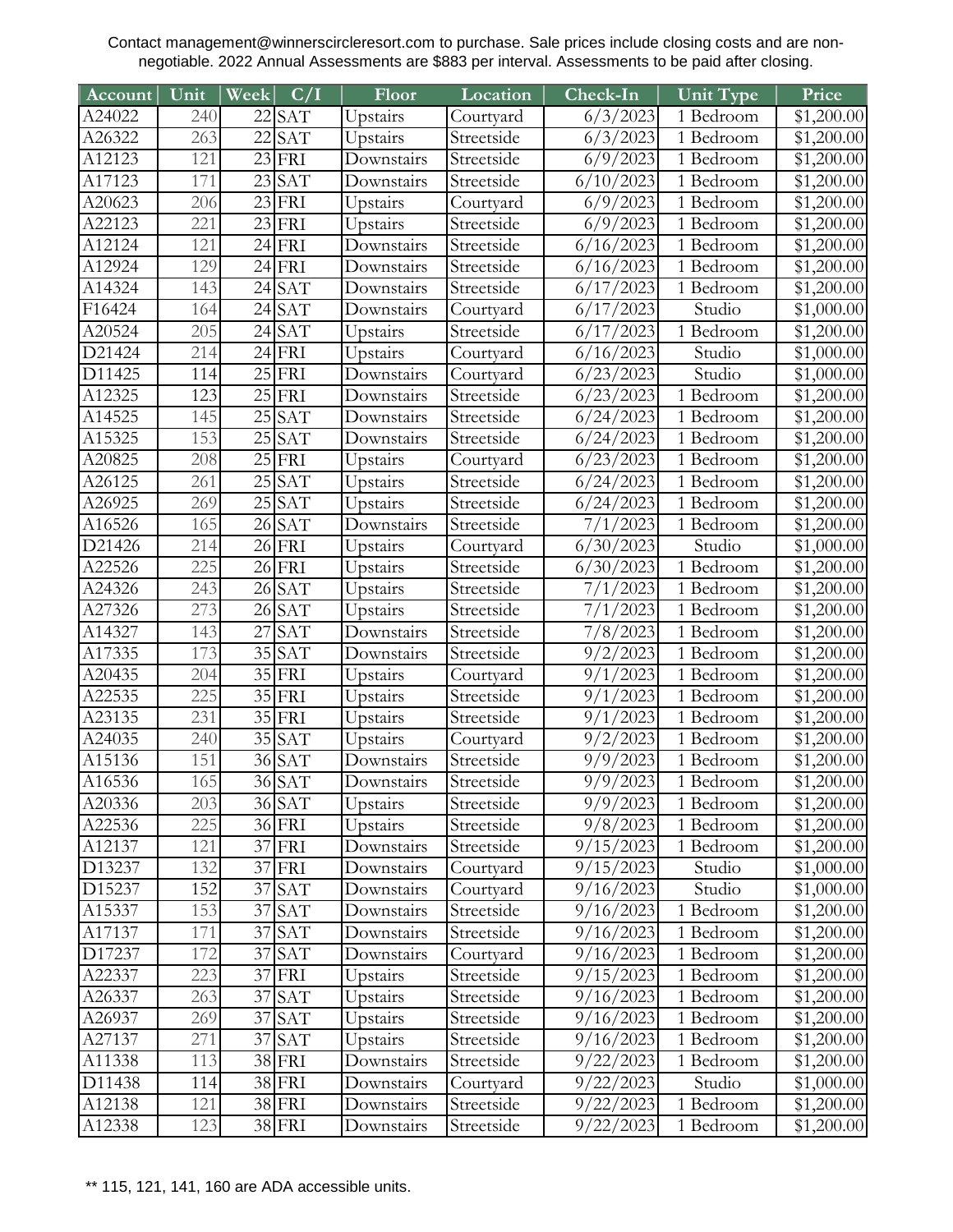| Account | Unit             | Week | C/I                 | Floor      | Location   | $Check-In$              | Unit Type              | Price                  |
|---------|------------------|------|---------------------|------------|------------|-------------------------|------------------------|------------------------|
| A14138  | 141              |      | 38 SAT              | Downstairs | Streetside | 9/23/2023               | 1 Bedroom              | \$1,200.00             |
| D15238  | 152              |      | 38 SAT              | Downstairs | Courtyard  | 9/23/2023               | Studio                 | \$1,000.00             |
| A16538  | 165              |      | 38 SAT              | Downstairs | Streetside | 9/23/2023               | 1 Bedroom              | \$1,200.00             |
| A20238  | 202              |      | 38 FRI              | Upstairs   | Courtyard  | 9/22/2023               | 1 Bedroom              | \$1,200.00             |
| A20838  | 208              |      | $\overline{38}$ FRI | Upstairs   | Courtyard  | 9/22/2023               | 1 Bedroom              | $\overline{$1,200.00}$ |
| A22038  | 220              |      | $38$ FRI            | Upstairs   | Courtyard  | 9/22/2023               | 1 Bedroom              | \$1,200.00             |
| A23338  | 233              |      | 38 FRI              | Upstairs   | Streetside | 9/22/2023               | 1 Bedroom              | \$1,200.00             |
| A24538  | 245              |      | $\overline{38}$ SAT | Upstairs   | Streetside | 9/23/2023               | $\overline{1}$ Bedroom | \$1,200.00             |
| A26138  | 261              | 38   | <b>SAT</b>          | Upstairs   | Streetside | 9/23/2023               | 1 Bedroom              | \$1,200.00             |
| A26538  | 265              |      | 38 SAT              | Upstairs   | Streetside | 9/23/2023               | 1 Bedroom              | \$1,200.00             |
| D27238  | 272              |      | $38$ $SAT$          | Upstairs   | Courtyard  | 9/23/2023               | Studio                 | \$1,000.00             |
| A27338  | 273              |      | 38 SAT              | Upstairs   | Streetside | 9/23/2023               | 1 Bedroom              | \$1,200.00             |
| F12439  | 124              | 39   | FRI                 | Downstairs | Courtyard  | 9/29/2023               | Studio                 | \$1,000.00             |
| A16339  | 163              |      | 39 SAT              | Downstairs | Streetside | 9/30/2023               | $\overline{1}$ Bedroom | \$1,200.00             |
| A16539  | 165              | 39   | <b>SAT</b>          | Downstairs | Streetside | 9/30/2023               | 1 Bedroom              | \$1,200.00             |
| A17339  | $\overline{1}73$ | 39   | <b>SAT</b>          | Downstairs | Streetside | 9/30/2023               | $\overline{1}$ Bedroom | \$1,200.00             |
| A25139  | 251              |      | 39 SAT              | Upstairs   | Streetside | 9/30/2023               | 1 Bedroom              | \$1,200.00             |
| D25239  | 252              | 39   | <b>SAT</b>          | Upstairs   | Courtyard  | 9/30/2023               | Studio                 | \$1,000.00             |
| B10840  | 108              |      | $40$ FRI            | Downstairs | Courtyard  | 10/6/2023               | Studio                 | \$1,000.00             |
| A11140  | 111              |      | $40$ FRI            | Downstairs | Streetside | 10/6/2023               | 1 Bedroom              | \$1,200.00             |
| A11540  | 115              |      | $40$ FRI            | Downstairs | Streetside | 10/6/2023               | 1 Bedroom              | \$1,200.00             |
| A12140  | 121              |      | $40$ FRI            | Downstairs | Streetside | 10/6/2023               | $\overline{1}$ Bedroom | \$1,200.00             |
| A14940  | 149              | 40   | <b>SAT</b>          | Downstairs | Streetside | 10/7/2023               | 1 Bedroom              | \$1,200.00             |
| A16540  | 165              |      | $40$ $SAT$          | Downstairs | Streetside | 10/7/2023               | 1 Bedroom              | \$1,200.00             |
| D21440  | 214              |      | $40$ FRI            | Upstairs   | Courtyard  | 10/6/2023               | Studio                 | \$1,000.00             |
| A22840  | 228              |      | $40$ FRI            | Upstairs   | Courtyard  | 10/6/2023               | 1 Bedroom              | \$1,200.00             |
| A23340  | 233              |      | $40$ FRI            | Upstairs   | Streetside | 10/6/2023               | 1 Bedroom              | \$1,200.00             |
| A24140  | 241              | 40   | <b>SAT</b>          | Upstairs   | Streetside | 10/7/2023               | 1 Bedroom              | \$1,200.00             |
| A24240  | 242              | 40   | <b>SAT</b>          | Upstairs   | Courtyard  | 10/7/2023               | 1 Bedroom              | \$1,200.00             |
| A25340  | 253              |      | $40$ $SAT$          | Upstairs   | Streetside | 10/7/2023               | 1 Bedroom              | \$1,200.00             |
| D27240  | 272              |      | $\overline{40}$ SAT | Upstairs   | Courtyard  | 10/7/2023               | Studio                 | \$1,000.00             |
| B10841  | 108              |      | $41$ FRI            | Downstairs | Courtyard  | 10/13/2023              | Studio                 | $\overline{$1,000.00}$ |
| D11441  | 114              |      | $41$ FRI            | Downstairs | Courtyard  | 10/13/2023              | Studio                 | \$1,000.00             |
| A11541  | 115              |      | $41$ FRI            | Downstairs | Streetside | 10/13/2023              | 1 Bedroom              | \$1,200.00             |
| A12041  | 120              |      | $41$ FRI            | Downstairs | Courtyard  | 10/13/2023              | 1 Bedroom              | \$1,200.00             |
| A14141  | 141              |      | $41$ SAT            | Downstairs | Streetside | $\overline{10}/14/2023$ | 1 Bedroom              | \$1,200.00             |
| A16341  | 163              |      | $41$ SAT            | Downstairs | Streetside | 10/14/2023              | 1 Bedroom              | \$1,200.00             |
| F16441  | 164              |      | $41$ SAT            | Downstairs | Courtyard  | 10/14/2023              | Studio                 | \$1,000.00             |
| A17341  | 173              |      | $41$ SAT            | Downstairs | Streetside | 10/14/2023              | 1 Bedroom              | \$1,200.00             |
| A20641  | 206              |      | $41$ FRI            | Upstairs   | Courtyard  | 10/13/2023              | 1 Bedroom              | \$1,200.00             |
| A21041  | 210              |      | $41$ FRI            | Upstairs   | Courtyard  | 10/13/2023              | 1 Bedroom              | \$1,200.00             |
| A21341  | 213              |      | $41$ FRI            | Upstairs   | Streetside | 10/13/2023              | 1 Bedroom              | \$1,200.00             |
| A22941  | 229              |      | $41$ FRI            | Upstairs   | Streetside | $\overline{10}/13/2023$ | 1 Bedroom              | \$1,200.00             |
| A23141  | 231              |      | $41$ FRI            | Upstairs   | Streetside | 10/13/2023              | 1 Bedroom              | \$1,200.00             |
| D23241  | 232              |      | $41$ FRI            | Upstairs   | Courtyard  | $\overline{10/13}/2023$ | Studio                 | \$1,000.00             |
| A24141  | 241              |      | $41$ SAT            | Upstairs   | Streetside | $\overline{10}/14/2023$ | 1 Bedroom              | \$1,200.00             |
| A24341  | 243              |      | 41 SAT              | Upstairs   | Streetside | 10/14/2023              | 1 Bedroom              | \$1,200.00             |
| A24541  | 245              |      | $41$ SAT            | Upstairs   | Streetside | 10/14/2023              | 1 Bedroom              | \$1,200.00             |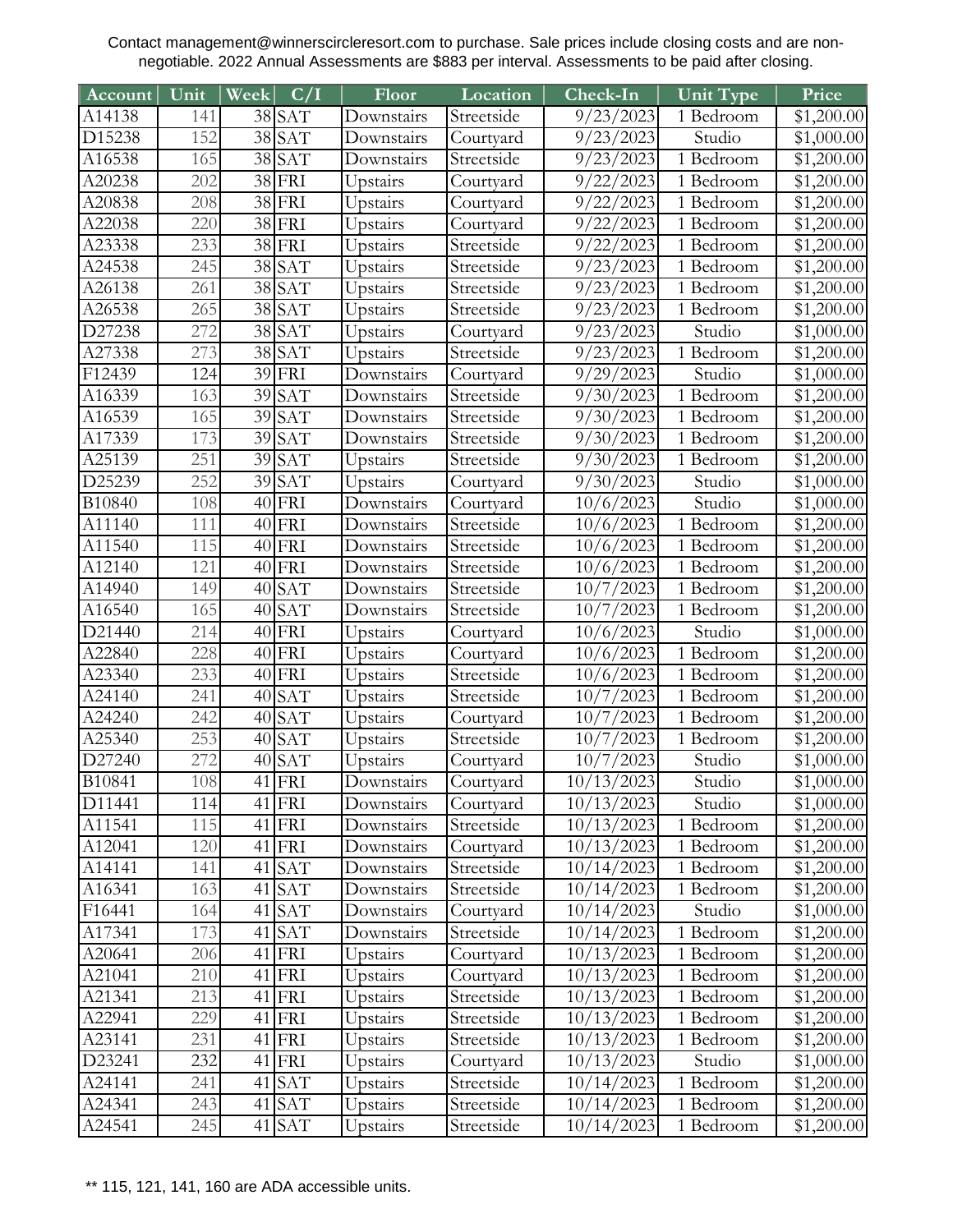| Account            | Unit       | Week | C/I                  | Floor                | Location                | Check-In                | Unit Type                  | Price                    |
|--------------------|------------|------|----------------------|----------------------|-------------------------|-------------------------|----------------------------|--------------------------|
| D25241             | 252        |      | $41$ SAT             | Upstairs             | Courtyard               | 10/14/2023              | $\overline{\text{Studio}}$ | \$1,000.00               |
| C27041             | 270        |      | $41$ SAT             | <b>Upstairs</b>      | Courtyard               | 10/14/2023              | 2 Bedroom                  | \$1,400.00               |
| A13142             | 131        |      | $42$ FRI             | Downstairs           | Streetside              | 10/20/2023              | 1 Bedroom                  | \$1,200.00               |
| A14142             | 141        |      | $42$ SAT             | Downstairs           | Streetside              | 10/21/2023              | 1 Bedroom                  | \$1,200.00               |
| A14242             | 142        |      | $42$ SAT             | Downstairs           | Courtyard               | 10/21/2023              | 1 Bedroom                  | \$1,200.00               |
| A14942             | 149        |      | $42$ SAT             | Downstairs           | Streetside              | 10/21/2023              | 1 Bedroom                  | \$1,200.00               |
| A16942             | 169        |      | $42$ SAT             | Downstairs           | Streetside              | 10/21/2023              | 1 Bedroom                  | \$1,200.00               |
| C17042             | 170        |      | $42$ SAT             | Downstairs           | Courtyard               | 10/21/2023              | 2 Bedroom                  | \$1,400.00               |
| A20342             | 203        | 42   | <b>SAT</b>           | Upstairs             | Streetside              | 10/21/2023              | 1 Bedroom                  | \$1,200.00               |
| A20642             | 206        |      | $42$ FRI             | Upstairs             | Courtyard               | 10/20/2023              | 1 Bedroom                  | \$1,200.00               |
| A20842             | 208        |      | $42$ FRI             | Upstairs             | Courtyard               | 10/20/2023              | 1 Bedroom                  | \$1,200.00               |
| A21042             | 210        |      | $42$ FRI             | Upstairs             | Courtyard               | 10/20/2023              | 1 Bedroom                  | \$1,200.00               |
| A24042             | 240        |      | $42$ SAT             | Upstairs             | Courtyard               | 10/21/2023              | 1 Bedroom                  | \$1,200.00               |
| D25242             | 252        |      | $42$ SAT             | Upstairs             | Courtyard               | 10/21/2023              | Studio                     | \$1,000.00               |
| A27142             | 271        |      | $42$ SAT             | Upstairs             | Streetside              | 10/21/2023              | $\overline{1}$ Bedroom     | \$1,200.00               |
| A11043             | 110        |      | $43$ FRI             | Downstairs           | Courtyard               | 10/27/2023              | 1 Bedroom                  | \$1,200.00               |
| F <sub>12443</sub> | 124        |      | $43$ FRI             | Downstairs           | Courtyard               | 10/27/2023              | Studio                     | \$1,000.00               |
| A12543             | 125        |      | $43$ FRI             | Downstairs           | Streetside              | 10/27/2023              | 1 Bedroom                  | \$1,200.00               |
| A13143             | 131        |      | $43$ FRI             | Downstairs           | Streetside              | 10/27/2023              | 1 Bedroom                  | \$1,200.00               |
| A16843             | 168        |      | 43 SAT               | Downstairs           | Courtyard               | 10/28/2023              | 1 Bedroom                  | \$1,200.00               |
| A16943             | 169        |      | $43$ SAT             | Downstairs           | Streetside              | 10/28/2023              | 1 Bedroom                  | \$1,200.00               |
| A17343             | 173        |      | $43$ SAT             | Downstairs           | Streetside              | 10/28/2023              | 1 Bedroom                  | \$1,200.00               |
| A20043             | 200        |      | 43 FRI               | Upstairs             | Courtyard               | 10/27/2023              | 1 Bedroom                  | \$1,200.00               |
| A21043             | 210        |      | $43$ FRI             | Upstairs             | Courtyard               | 10/27/2023              | 1 Bedroom                  | \$1,200.00               |
| A21343             | 213        |      | $43$ FRI             | Upstairs             | Streetside              | 10/27/2023              | 1 Bedroom                  | \$1,200.00               |
| A26343             | 263        |      | $43$ SAT             | Upstairs             | Streetside              | 10/28/2023              | 1 Bedroom                  | \$1,200.00               |
| A26843             | 268        |      | $43$ SAT             | Upstairs             | Courtyard               | 10/28/2023              | 1 Bedroom                  | \$1,200.00               |
| A11144             | 111        |      | 44 FRI               | Downstairs           | Streetside              | 11/3/2023               | 1 Bedroom                  | \$1,200.00               |
| A13144             | 131        |      | 44 FRI               | Downstairs           | Streetside              | 11/3/2023               | 1 Bedroom                  | \$1,200.00               |
| A14344             | 143        |      | 44 SAT               | Downstairs           | Streetside              | 11/4/2023               | 1 Bedroom                  | \$1,200.00               |
| F14444             | 144        |      | $\overline{44}$ SAT  | Downstairs           | Courtyard               | 11/4/2023               | 1 Bedroom                  | \$1,200.00               |
| A16144             | 161        |      | 44 SAT               | Downstairs           | Streetside              | 11/4/2023               | 1 Bedroom                  | $\overline{$1,200.00}$   |
| A16344             | 163        |      | 44 SAT               | Downstairs           | Streetside              | 11/4/2023               | 1 Bedroom                  | \$1,200.00               |
| D17244             | 172        |      | 44 SAT               | Downstairs           | Courtyard               | 11/4/2023               | 1 Bedroom                  | \$1,200.00               |
| A20444             | 204        |      | 44 FRI               | Upstairs             | Courtyard               | 11/3/2023               | 1 Bedroom                  | \$1,200.00               |
| A21144             | 211        |      | 44 FRI               | Upstairs             | Streetside              | 11/3/2023               | 1 Bedroom                  | \$1,200.00               |
| A22044<br>A26044   | 220<br>260 |      | 44 FRI               | Upstairs             | Courtyard               | 11/3/2023               | 1 Bedroom                  | \$1,200.00               |
| A26244             | 262        |      | 44 SAT               | Upstairs             | Courtyard<br>Courtyard  | 11/4/2023               | 1 Bedroom<br>1 Bedroom     | \$1,200.00               |
|                    |            |      | 44 SAT               | Upstairs             |                         | 11/4/2023<br>11/10/2023 | 1 Bedroom                  | \$1,200.00               |
| A12145             | 121        |      | $45$ FRI             | Downstairs           | Streetside              | 11/11/2023              |                            | \$1,200.00<br>\$1,200.00 |
| A17345<br>A20845   | 173<br>208 |      | $45$ SAT<br>$45$ FRI | Downstairs           | Streetside<br>Courtyard | 11/10/2023              | 1 Bedroom<br>1 Bedroom     | \$1,200.00               |
| D25245             | 252        |      | $45$ SAT             | Upstairs<br>Upstairs | Courtyard               | 11/11/2023              | Studio                     | \$1,000.00               |
| A26845             | 268        |      | 45 SAT               | Upstairs             | Courtyard               | 11/11/2023              | 1 Bedroom                  | \$1,200.00               |
| A12946             | 129        |      | 46 FRI               | Downstairs           | Streetside              | 11/17/2023              | 1 Bedroom                  | \$1,200.00               |
| A15346             | 153        |      | 46 SAT               | Downstairs           | Streetside              | 11/18/2023              | 1 Bedroom                  | \$1,200.00               |
| A16846             | 168        |      | $46$ $SAT$           | Downstairs           | Courtyard               | 11/18/2023              | 1 Bedroom                  | \$1,200.00               |
| A20846             | 208        |      | 46 FRI               | Upstairs             | Courtyard               | 11/17/2023              | 1 Bedroom                  | \$1,200.00               |
|                    |            |      |                      |                      |                         |                         |                            |                          |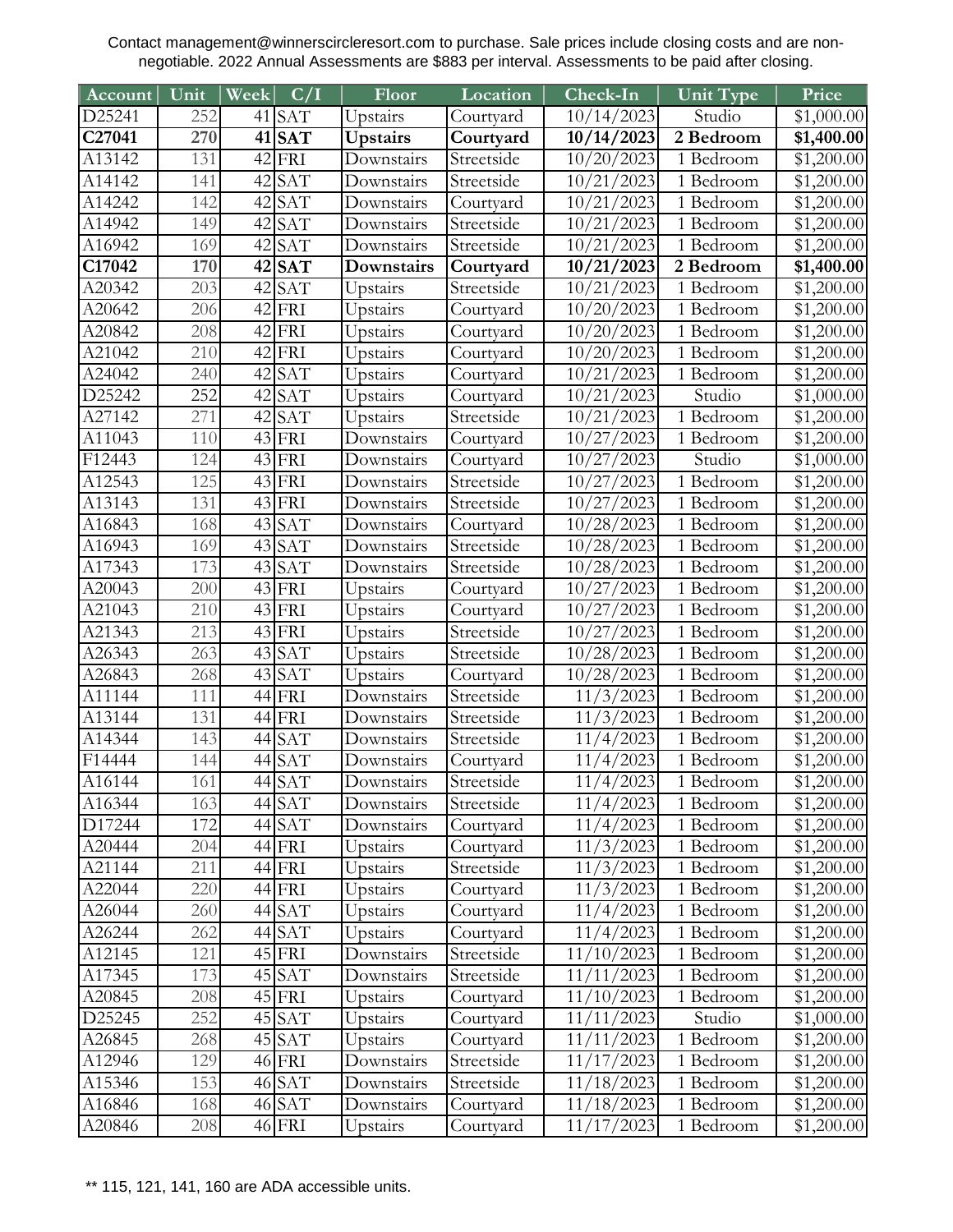| Account                    | Unit             | Week | C/I                  | Floor           | Location                 | Check-In                          | Unit Type              | Price              |
|----------------------------|------------------|------|----------------------|-----------------|--------------------------|-----------------------------------|------------------------|--------------------|
| A22946                     | 229              |      | $46$ FRI             | Upstairs        | Streetside               | 11/17/2023                        | $\overline{1}$ Bedroom | \$1,200.00         |
| A24146                     | 241              |      | $46$ SAT             | Upstairs        | Streetside               | 11/18/2023                        | 1 Bedroom              | \$1,200.00         |
| A26946                     | 269              |      | $46$ SAT             | Upstairs        | Streetside               | 11/18/2023                        | 1 Bedroom              | \$1,200.00         |
| $\overline{\text{C}27046}$ | 270              |      | $46$ SAT             | Upstairs        | Courtyard                | 11/18/2023                        | 2 Bedroom              | \$1,400.00         |
| B10847                     | 108              | 47   | FRI                  | Downstairs      | Courtyard                | 11/24/2023                        | Studio                 | \$1,000.00         |
| F <sub>12447</sub>         | 124              |      | $47$ FRI             | Downstairs      | Courtyard                | 11/24/2023                        | Studio                 | \$1,000.00         |
| A14247                     | 142              | 47   | <b>SAT</b>           | Downstairs      | Courtyard                | 11/25/2023                        | 1 Bedroom              | \$1,200.00         |
| A14547                     | 145              | 47   | <b>SAT</b>           | Downstairs      | Streetside               | 11/25/2023                        | 1 Bedroom              | \$1,200.00         |
| A14847                     | 148              | 47   | <b>SAT</b>           | Downstairs      | Courtyard                | 11/25/2023                        | 1 Bedroom              | \$1,200.00         |
| A15347                     | 153              | 47   | <b>SAT</b>           | Downstairs      | Streetside               | 11/25/2023                        | 1 Bedroom              | \$1,200.00         |
| C17047                     | 170              |      | $47$ SAT             | Downstairs      | Courtyard                | 11/25/2023                        | 2 Bedroom              | \$1,400.00         |
| A20547                     | 205              | 47   | <b>SAT</b>           | Upstairs        | Streetside               | 11/25/2023                        | 1 Bedroom              | \$1,200.00         |
| A21047                     | 210              | 47   | FRI                  | Upstairs        | Courtyard                | 11/24/2023                        | 1 Bedroom              | \$1,200.00         |
| A22047                     | 220              |      | $47$ FRI             | Upstairs        | Courtyard                | 11/24/2023                        | 1 Bedroom              | \$1,200.00         |
| A24347                     | 243              | 47   | <b>SAT</b>           | Upstairs        | Streetside               | 11/25/2023                        | 1 Bedroom              | \$1,200.00         |
| D25247                     | 252              | 47   | <b>SAT</b>           | Upstairs        | Courtyard                | 11/25/2023                        | Studio                 | \$1,000.00         |
| A26947                     | 269              | 47   | <b>SAT</b>           | Upstairs        | Streetside               | 11/25/2023                        | 1 Bedroom              | \$1,200.00         |
| B10848                     | 108              |      | $48$ FRI             | Downstairs      | Courtyard                | 12/1/2023                         | Studio                 | \$1,000.00         |
| A11048                     | 110              |      | $48$ FRI             | Downstairs      | Courtyard                | 12/1/2023                         | 1 Bedroom              | \$1,200.00         |
| A11148                     | 111              |      | $48$ FRI             | Downstairs      | Streetside               | 12/1/2023                         | 1 Bedroom              | \$1,200.00         |
| A11548                     | 115              |      | 48 FRI               | Downstairs      | Streetside               | 12/1/2023                         | 1 Bedroom              | \$1,200.00         |
| A15348                     | 153              |      | $48$ SAT             | Downstairs      | Streetside               | 12/2/2023                         | 1 Bedroom              | \$1,200.00         |
| F16448                     | 164              |      | $48$ SAT             | Downstairs      | Courtyard                | 12/2/2023                         | Studio                 | \$1,000.00         |
| A20048                     | 200              |      | $48$ FRI             | Upstairs        | Courtyard                | 12/1/2023                         | 1 Bedroom              | \$1,200.00         |
| A20348                     | 203              |      | $48$ SAT             | Upstairs        | Streetside               | 12/2/2023                         | 1 Bedroom              | \$1,200.00         |
| A20548                     | $\overline{2}05$ |      | $48$ SAT             | Upstairs        | Streetside               | 12/2/2023                         | 1 Bedroom              | \$1,200.00         |
| A22548                     | 225              |      | $48$ FRI             | Upstairs        | Streetside               | 12/1/2023                         | 1 Bedroom              | \$1,200.00         |
| A24248                     | 242              |      | $48$ SAT             | Upstairs        | Courtyard                | 12/2/2023                         | 1 Bedroom              | \$1,200.00         |
| A24848                     | 248              |      | $48$ SAT             | Upstairs        | Courtyard                | 12/2/2023                         | 1 Bedroom              | \$1,200.00         |
| A26148                     | 261              |      | $48$ SAT             | Upstairs        | Streetside               | 12/2/2023                         | 1 Bedroom              | \$1,200.00         |
| D27248                     | 272              |      | $\overline{48}$ SAT  | Upstairs        | Courtyard                | 12/2/2023                         | Studio                 | \$1,000.00         |
| A12949                     | 129              |      | 49 FRI               | Downstairs      | Streetside               | 12/8/2023                         | 1 Bedroom              | $\sqrt{$1,200.00}$ |
| F14449                     | 144              |      | 49 SAT               | Downstairs      | Courtyard                | 12/9/2023                         | 1 Bedroom              | \$1,200.00         |
| A14549                     | 145              |      | $49$ SAT             | Downstairs      | Streetside               | 12/9/2023                         | 1 Bedroom              | \$1,200.00         |
| D15249                     | 152              |      | $49$ SAT             | Downstairs      | Courtyard                | 12/9/2023                         | Studio                 | \$1,000.00         |
| C17049                     | 170              |      | $49$ SAT             | Downstairs      | Courtyard                | 12/9/2023                         | 2 Bedroom              | \$1,400.00         |
| D17249                     | 172              |      | $49$ SAT             | Downstairs      | Courtyard                | $\overline{12}/9/2023$            | 1 Bedroom              | \$1,200.00         |
| A21149                     | 211              |      | $49$ FRI             | Upstairs        | Streetside               | 12/8/2023                         | 1 Bedroom              | \$1,200.00         |
| C21249                     | 212              |      | $49$ FRI             | <b>Upstairs</b> | Courtyard                | 12/8/2023                         | 2 Bedroom              | \$1,400.00         |
| A22949                     | 229              |      | 49 FRI               | Upstairs        | Streetside               | 12/8/2023                         | 1 Bedroom              | \$1,200.00         |
| A23149                     | 231              |      | 49 FRI               | Upstairs        | Streetside               | 12/8/2023                         | 1 Bedroom              | \$1,200.00         |
| A24949                     | 249              |      | 49 SAT               | Upstairs        | Streetside               | 12/9/2023                         | 1 Bedroom              | \$1,200.00         |
| A27349                     | 273              |      | $49$ SAT             | Upstairs        | Streetside               | 12/9/2023                         | 1 Bedroom              | \$1,200.00         |
| A11050                     | 110              |      | $50$ FRI             | Downstairs      | Courtyard                | 12/15/2023<br>$\sqrt{12}/15/2023$ | 1 Bedroom              | \$1,200.00         |
| A12950                     | 129              |      | $50$ FRI             | Downstairs      | Streetside               | 12/15/2023                        | 1 Bedroom              | \$1,200.00         |
| A13150<br>A13350           | 131<br>133       |      | $50$ FRI<br>$50$ FRI | Downstairs      | Streetside<br>Streetside | $\sqrt{12}/15/2023$               | 1 Bedroom              | \$1,200.00         |
| A14850                     |                  |      | $50$ $SAT$           | Downstairs      |                          | 12/16/2023                        | 1 Bedroom<br>1 Bedroom | \$1,200.00         |
|                            | 148              |      |                      | Downstairs      | Courtyard                |                                   |                        | \$1,200.00         |